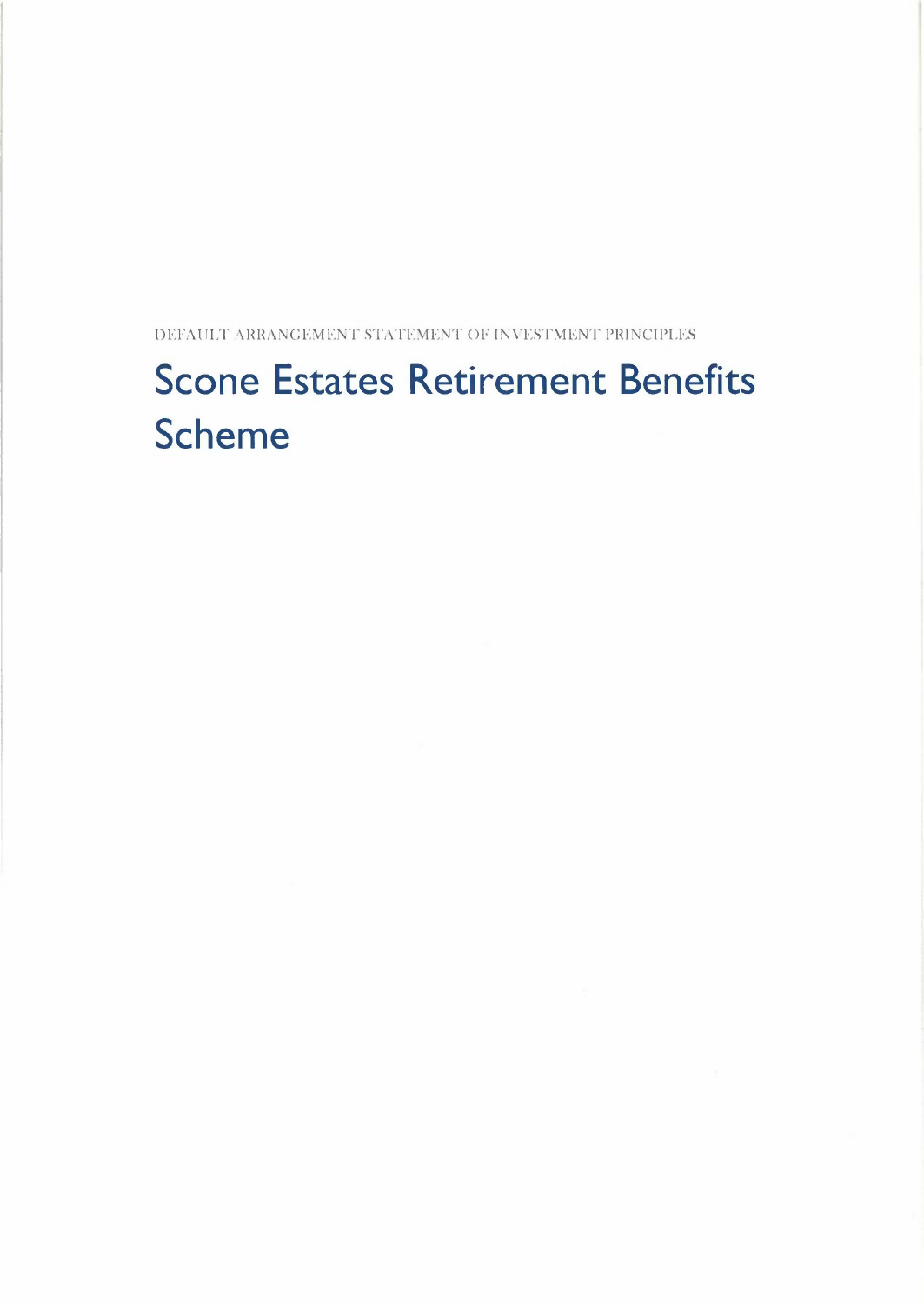# **Contents**

| 2. Default Arrangement Statement of Investment Principles  3 |
|--------------------------------------------------------------|
|                                                              |
|                                                              |
|                                                              |
|                                                              |
|                                                              |
|                                                              |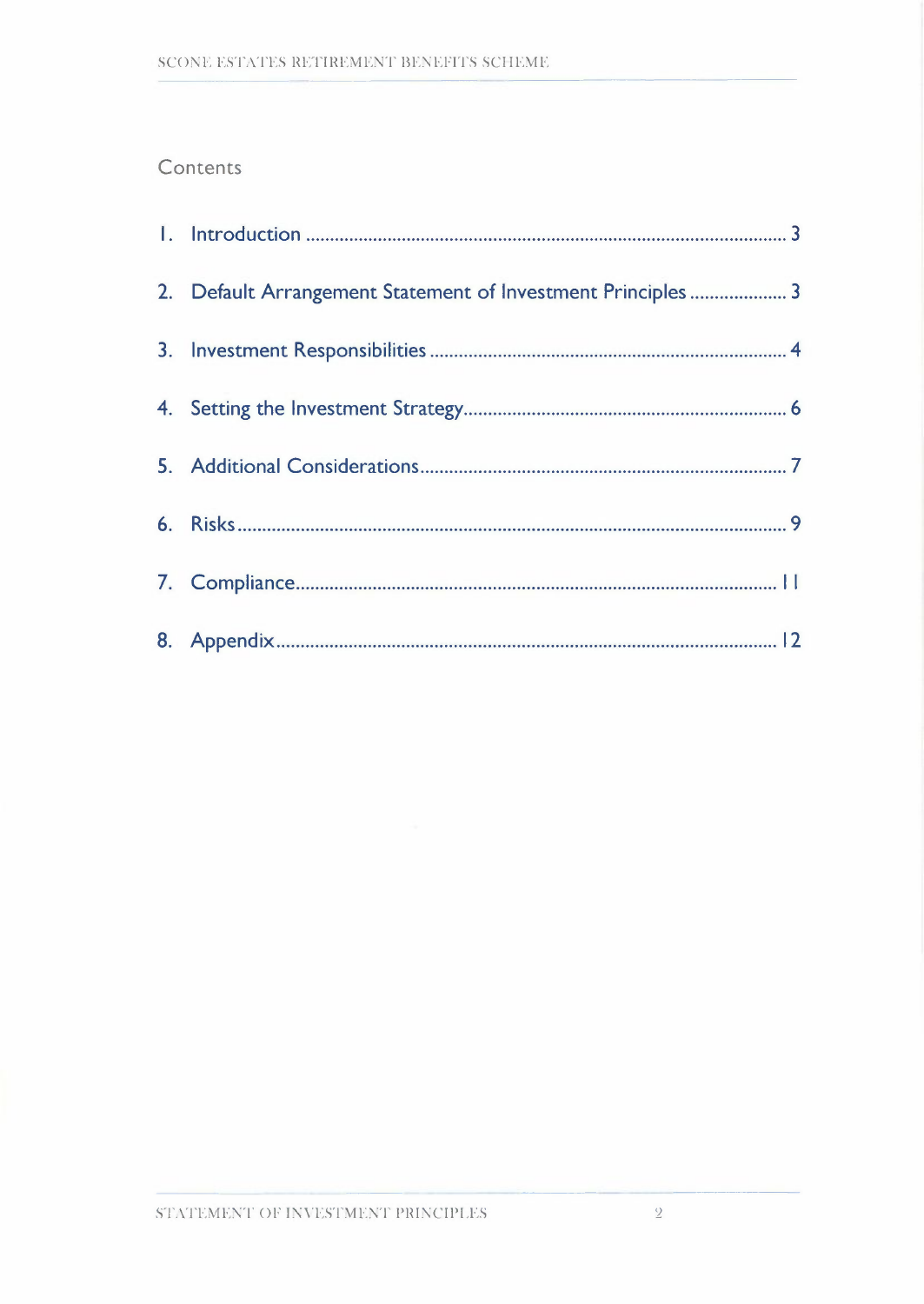## 1. Introduction

This document has been produced by the Trustee of the Scone Estates Retirement Benefits Scheme (the "Scheme") after receiving advice from Argyle Consulting Ltd ("Argyle").

It has been prepared to comply with Section 35 of the Pensions Act 1995 as amended by the Pensions Act 2004 and the Occupational Pension Schemes (Investment) Regulations 2005 as amended by the Occupational Pension Schemes (Charges and Governance) Regulations 2015/879.

The aims, policies and objectives of the Statement of Investment Principles ensure that the assets in the Scheme's default arrangement (the "Default Arrangement") are invested in the best interests of members and beneficiaries.

The Scheme consists of both 'defined contribution' ("DC") and 'defined benefit' ("DB") assets, and Scheme members may have DC benefits, DB benefits, or a combination of the two (in certain of those cases and depending on a member's dates of service, his or her DC benefits may be converted using a DB basis when the member begins to draw his or her benefits). The Trustee's investment powers, including as applicable to the Default Arrangement, are set out in the Scheme's Trust Deed and Rules and subsequent amending deeds. This Statement is consistent with those powers.

# 2. Default Arrangement Statement of Investment Principles

This Statement sets down the principles governing decisions about the investment of the Default Arrangement assets and supersedes any previous Statements prepared by the Trustee.

In preparing this Statement, the Trustee has:

- Consulted with the Earl of Mansfield and Mansfield (the "Sponsor"), although responsibility for maintaining this Statement and setting investment policy rests solely with the Trustee.
- Obtained and considered written professional advice and recommendations from Argyle who the Trustee has appointed to review the Default Arrangement investments. Argyle is authorised and regulated by the Financial Conduct Authority ("FCA"). It has been confirmed to the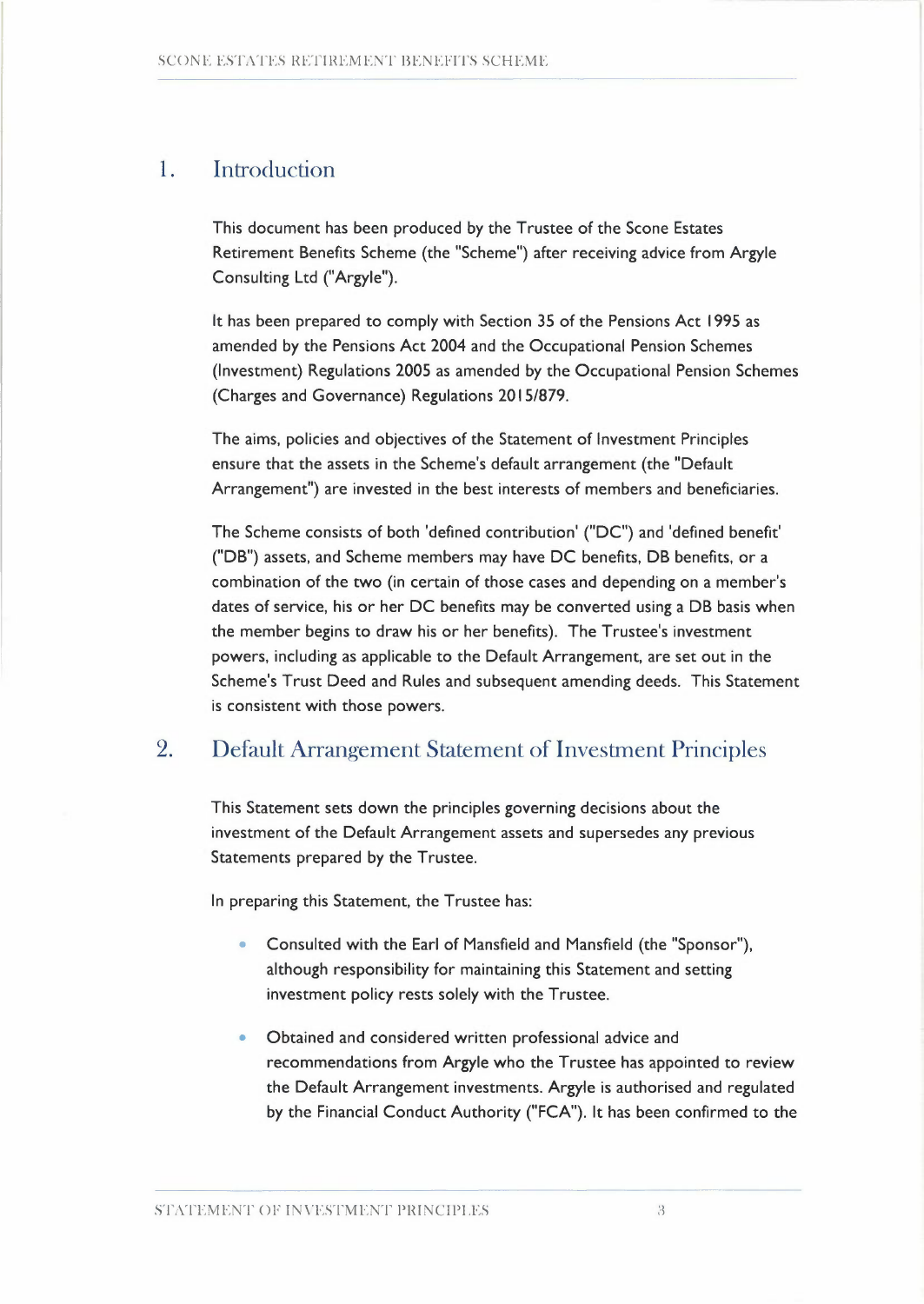Trustee that Argyle has the appropriate knowledge and experience to give the advice required by the Pensions Acts.

The Default Arrangement's strategy consists of two pooled funds accessed through the Phoenix Wealth platform and managed by Mercer Marsh Benefits (formerly Jardine Lloyd Thompson) ("Mercer"). The two pooled funds comprise of the TEAMS Active Diversified Growth fund and the TEAMS Active UK Long Corporate Bond fund. The Diversified Growth portfolio consists of two Diversified Growth Funds provided by Baillie Gifford and Schroder. Kames Capital is the investment manager of the Active UK Long Corporate Bond fund. The investment manager selection of both funds is overseen by Mercer and managers may change when Mercer advises it is required.

The Trustee will review this Statement at least once every three years. If there are any significant changes in any of the areas covered by this Statement, the Trustee will review it without further delay. Any changes made will be based on written advice from a suitably qualified individual and will follow on from consultation with the Sponsor.

## 3. Investment Responsibilities

## 3.1 Trustee Responsibilities

Under the legal documentation governing the Scheme, the power of investment is vested in the Trustee. Therefore, the Trustee is responsible for setting the investment objectives and determining the strategy to achieve those objectives. It sets the overall investment target and then monitors the performance of its investment managers against the target. In doing so, the Trustee considers the advice of its professional advisers who it considers to be suitably qualified and experienced for this role.

Its duties and responsibilities include but are not limited to:

- Regular approval of this Statement and monitoring compliance with this Statement
- Appointment, removal (where applicable) and review of its investment managers or investment adviser and its performance relative to relevant benchmarks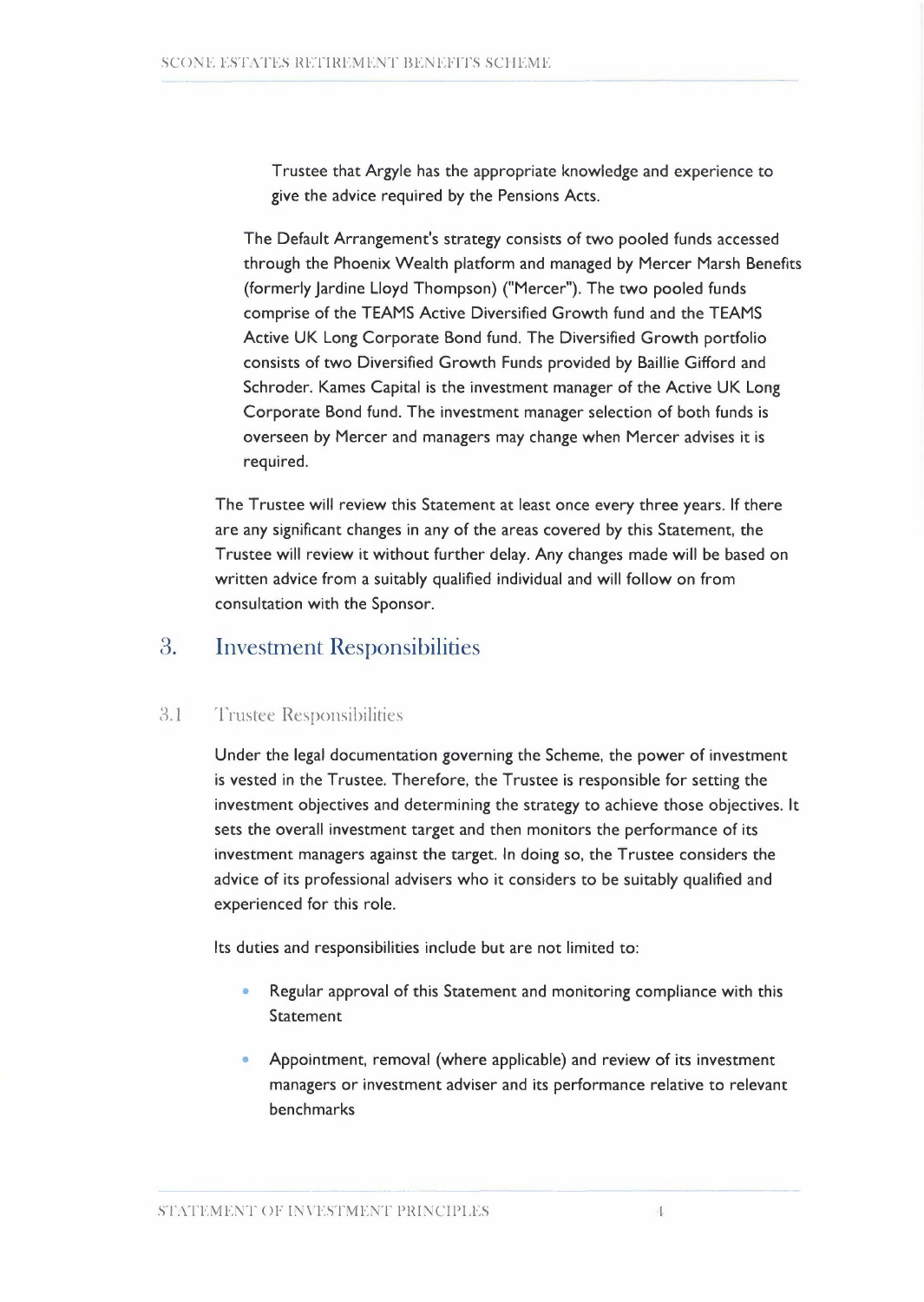- Assessment of the investment risks run by the Default Arrangement
- Monitoring and review of the asset allocation

#### 3.2 Investment Adviser's Duties and Responsibilities

The Trustee appointed investment advisor is Mercer. Mercer provides advice when the Trustee requires it and/or when Mercer feels it suitable to do so. Areas on which it can provide advice are as follows:

- Setting investment objectives, where relevant
- Determining the strategic asset allocation
- Determining suitable funds and investment managers

It should be noted that the Trustee retains responsibility for all decisions.

Mercer receive an adviser charge of 0.15% of the Default Arrangement assets and a proportion of the fund management costs. Having reviewed the total investment management fees, they appear to be competitive against the wider market.

The Trustee is satisfied that this is a suitable adviser compensation structure.

## 3.8 Investment Managers' Duties and Responsibilities

The Trustee, after considering suitable advice, appointed Mercer which adopts a multi manager approach and manages the managers. The Default Arrangement assets are managed via the Phoenix Wealth investment platform.

The investment managers are detailed in the Appendix of this Statement. These investment managers are authorised and regulated by the FCA and are responsible for stock selection, asset allocation (if managing a multi-asset portfolio) and the exercise of voting rights. All of the managers are compensated by fund-based charges on the value of the Default Arrangement's assets that they hold.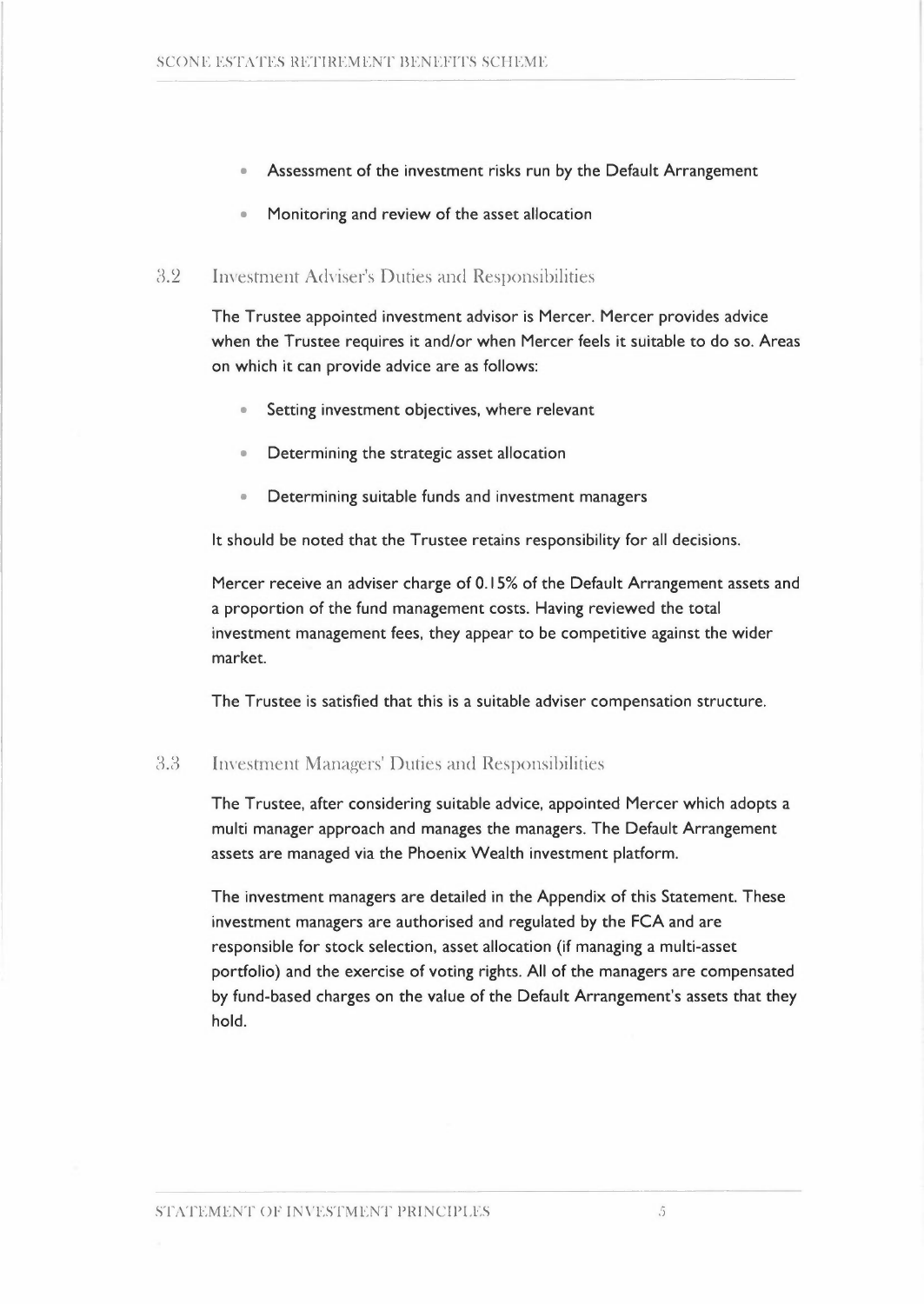## 4. Setting the Investment Strategy

## 1.1 Investment Strategy

The Trustee has determined its investment strategy after considering the Default Arrangement's objectives, its own appetite for risk and the views, risk appetite and covenant of the Sponsor. It has also received written advice from its investment adviser.

## 1.2 'Types of Investment

The Default Arrangement's assets are invested on behalf of the Trustee by Mercer, through the Phoenix Wealth investment platform, with a number of underlying investment managers.

The Trustee is permitted to invest across a wide range of asset classes, including but not limited to equities, bonds, cash, property and alternative asset classes. The use of derivatives is as permitted by the guidelines that apply to the pooled funds. The Trustee understands that some asset classes provide a better match to the liabilities than others.

The Trustee's policy is not to invest directly in employer-related investments but may hold employer-related investments through the pooled funds.

## 4.8 Balance Between Different Types of Investment

The allocation between the different asset classes is shown in the Appendix to this Statement.

The Trustee has considered the merits of both active and passive management for the different elements of the asset allocation and selected suitable types of management for each asset class. The current managers are shown in the Appendix.

From time to time the Default Arrangement may hold cash and therefore deviate from its strategic or tactical asset allocation in order to accommodate any shortterm cashflow requirements or any other unexpected events.

The Trustee may also hold insurance policies which are for the benefit of certain members to match part, or all, of their liabilities.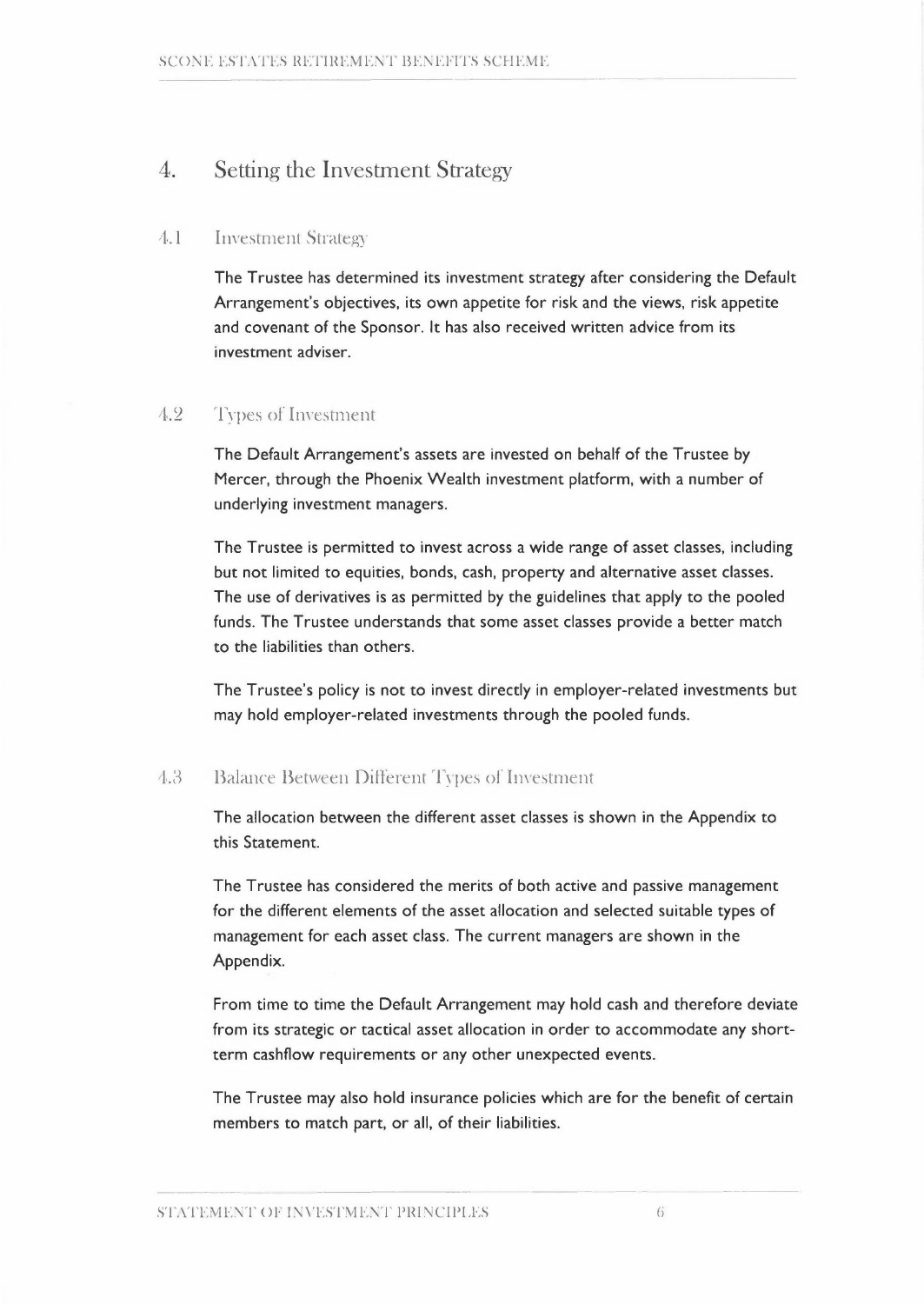## 4.4 Expected Return on Investments

The Trustee has noted the long-run relationships that exist between the returns from different asset classes and has noted the different expected risk/return characteristics of the different asset classes.

In particular, equities can be expected to deliver a greater long-run real return (over price inflation) than that expected from corporate bonds, fixed interest gilts, index-linked gilts or cash but that typically equities are the most volatile asset class in terms of market returns.

The Diversified Growth Funds are expected to achieve a return in line with the equity markets over a full market cycle, with reduced levels of volatility relative to equities.

## 4.5 Realisation of Investments

The Default Arrangement's assets are invested in pooled vehicles, which in turn invest generally in securities traded on recognised exchanges. The Default Arrangement's investments can generally be readily realised if necessary, and the funds are daily or weekly priced.

# 5. Additional Considerations

## 5.1 Financially Material Considerations

The Trustee has considered financially material factors such as environmental, social and governance issues as part of the investment process to determine a strategic asset allocation. It believes that financially material considerations are implicitly factored into the expected risk and return profile of the asset classes it is investing in. However, the Trustee has not made an explicit allowance for risks associated with climate change as it believes that it is difficult to accurately quantify.

In endeavouring to invest in the best financial interests of the beneficiaries, the Trustee has elected to invest through pooled funds. The Trustee acknowledges that it cannot directly influence the environmental, social and governance policies and practices of the companies in which the pooled funds invest. However, the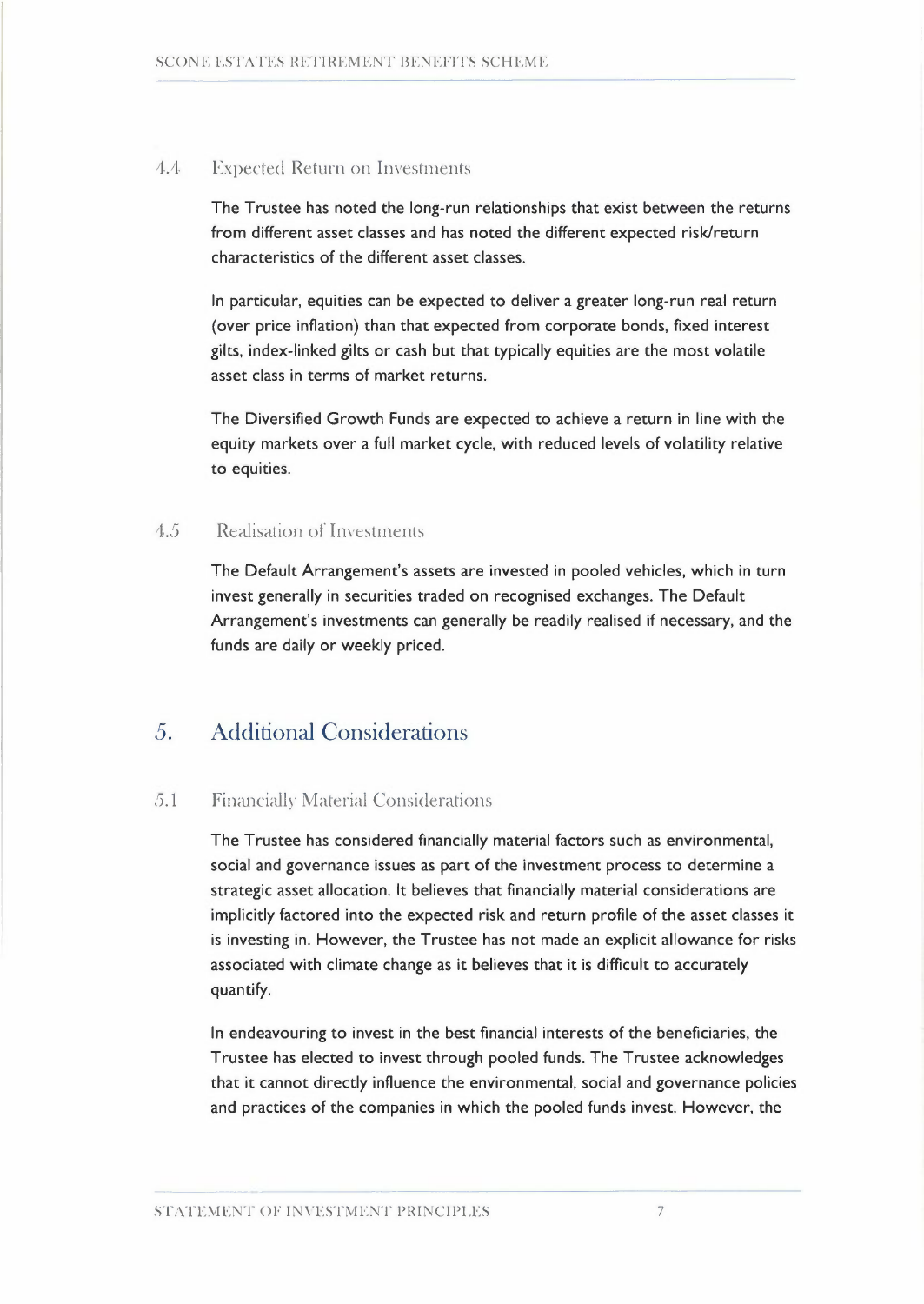Trustee does expect its investment managers to take account of financially material considerations.

The Trustee accepts that the Default Arrangement's assets are subject to the investment manager's own policy on socially responsible investment. The Trustee is satisfied that this corresponds with its responsibilities to the beneficiaries of the Default Arrangement.

An assessment of the Environmental, Social and Governance and responsible investment policies forms part of the manager selection process when appointing new managers and these policies are also reviewed regularly for existing managers. If any manager views prove to be inconsistent with the Trustee's policies, then the Trustee may look to replace them with a manager that does have consistent **views.** 

## 5.2 Non-Financially Material Considerations

The Trustee has not considered non-financially material matters in the investment process.

## 5.8 Stewardship

The Trustee's policy on the exercise of rights attaching to investments, including voting rights, is that these rights should be exercised by the investment manager on the Trustee's behalf, having regard to the best financial interests of the beneficiaries.

Where this primary consideration is not prejudiced, the investment manager should take account, where it believes appropriate, of social, environment and ethical factors in the exercise of such rights. The Trustee has reviewed the investment managers voting policies and decided that they are appropriate. The Trustee will continue to monitor this regularly.

The Trustee has taken into consideration the Financial Reporting Council's UK Stewardship Code. All the investment managers have published corporate governance policies. The policies comply with these principles.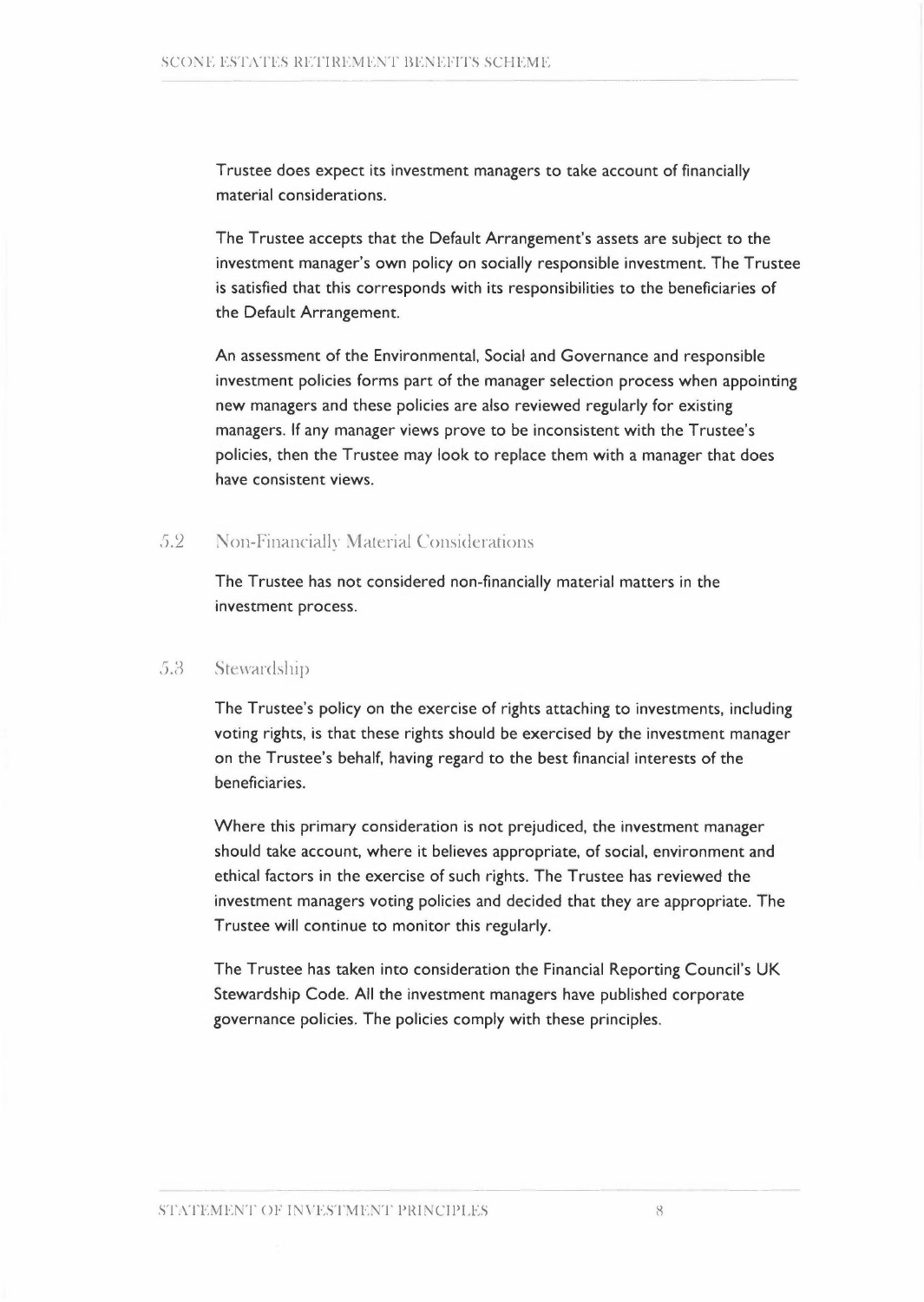## 6. Risks

The Trustee is aware of and seeks to take account of a number of risks in relation to the Default Arrangement's investments. Under the Pensions Act 2004, the Trustee is required to state its policy regarding the ways in which risks are to be measured and managed. Overall, the Trustee measures and monitors its risks by receiving monitoring reports which report on the performance of its assets and its managers. The key risks and the policies are as follows:

## 6.1 Solvency and Mismatching Risks

This is measured through a qualitative and quantitative assessment of the expected development of the assets relative to the liabilities. The risk is managed by setting a Default Arrangement specific asset allocation with an appropriate level of risk.

## 6.2 Concentration Risk

This is managed through the diversification of the Scheme's assets across a range of different funds with different investment styles and underlying securities, and different investment managers.

## 6.3 Investment Manager Risk

This is assessed as the deviation of actual risk and return relative to that specified in the investment manager's objectives. It is measured by monitoring on a regular basis the actual deviation of returns relative to investment manager's agreed objectives and an assessment of factors supporting the managers' investment process.

#### 6.4 Sponsor Risk

This is assessed as the ability and willingness of the Sponsor to support the continuation of the Scheme and to make good any current or future deficit. This is managed by assessing the interaction between the Scheme and the Sponsor's business, as measured by a number of factors including the creditworthiness of the Sponsor and the size of the pension liability relative to the Sponsor.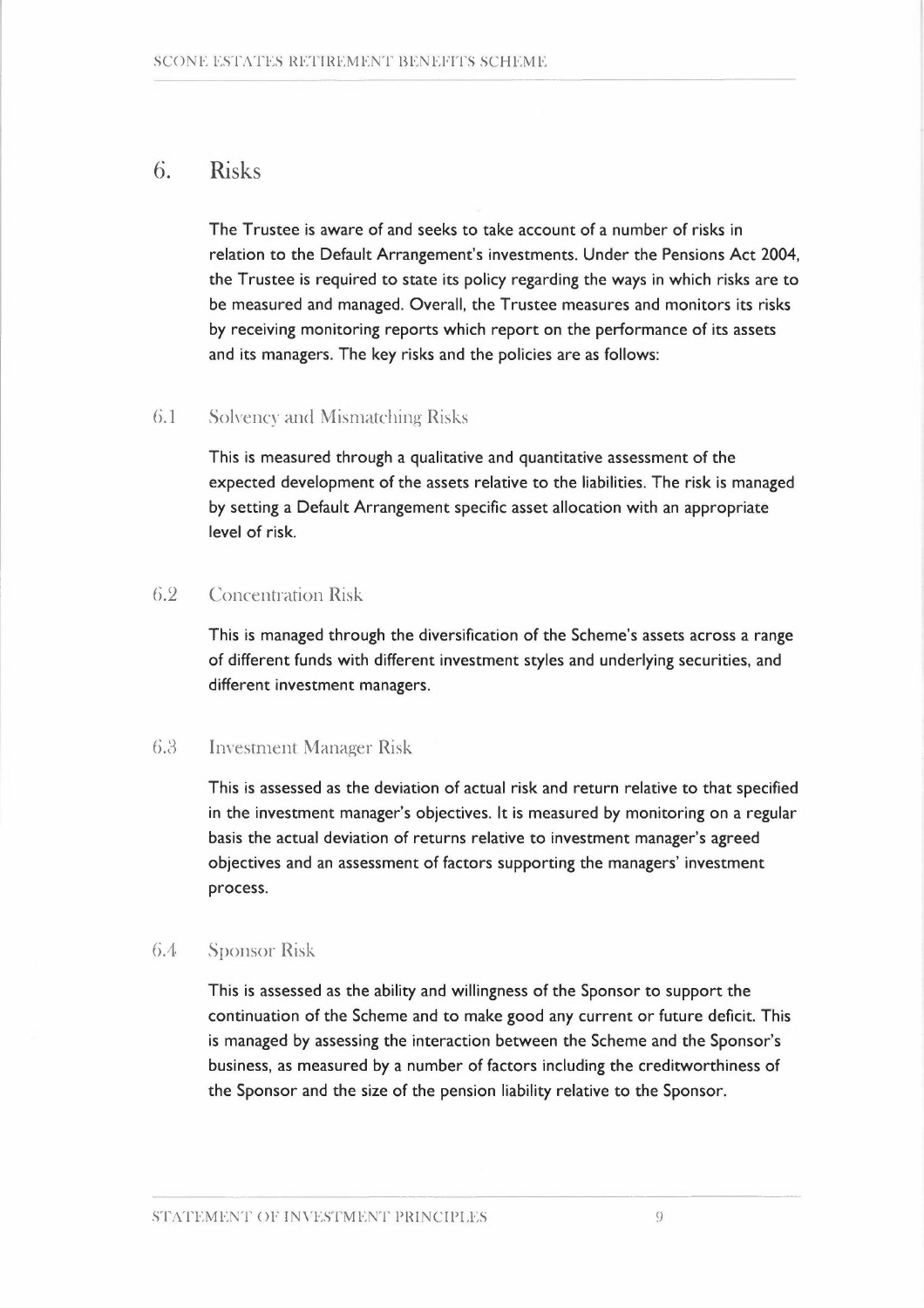This is monitored according to the level of cashflows required by the Scheme over a specified time period. The Trustee will assess the cash requirements to limit the impact of cashflow requirements on the Scheme's investment policy.

## 6.5 Liquidity Risk

The risk is managed by having a suitable amount of readily realisable investments and by holding a certain level of cash type assets. The Scheme invests in assets that are generally invested in quoted markets and are as readily realisable as the Trustee feels suitable given the Scheme's cashflow position and the expected development of the liabilities.

## 6.6 Market Risk

Most of the underlying financial assets in the pooled funds are transacted on a regulated market. Markets provide transparency, liquidity, efficiency and regulation to ensure investors achieve a fair price for their assets. There is a chance that investors lose confidence in one or more markets, and therefore the investor is not able to buy or sell an asset. When a market is no longer functioning the prices between the buying and selling prices tend to widen.

## 6.7 Currency Risk

The Scheme may gain exposure to overseas currencies by investing in nonsterling assets or via currency investment. Some currency hedging is used to manage this risk.

## 6.8 Loss of Investment Risk

There is a risk of loss of investment by each investment manager and potentially the custodian. This includes losses beyond those caused by market movements e.g. losses caused by fraud. The Trustee undertakes regular reviews of the internal controls and processes of the investment manager.

## 6.9 Environmental, Social and Governance (ESG) and Climate Change Risks

There is a risk that ESG issues and climate change are not considered as part of the investment process and so may expose the portfolio. This can lead to losses<br>that may not have been factored into any assumptions. The Trustee has<br>MENT OF INVESTMENT PRINCIPLES that may not have been factored into any assumptions. The Trustee has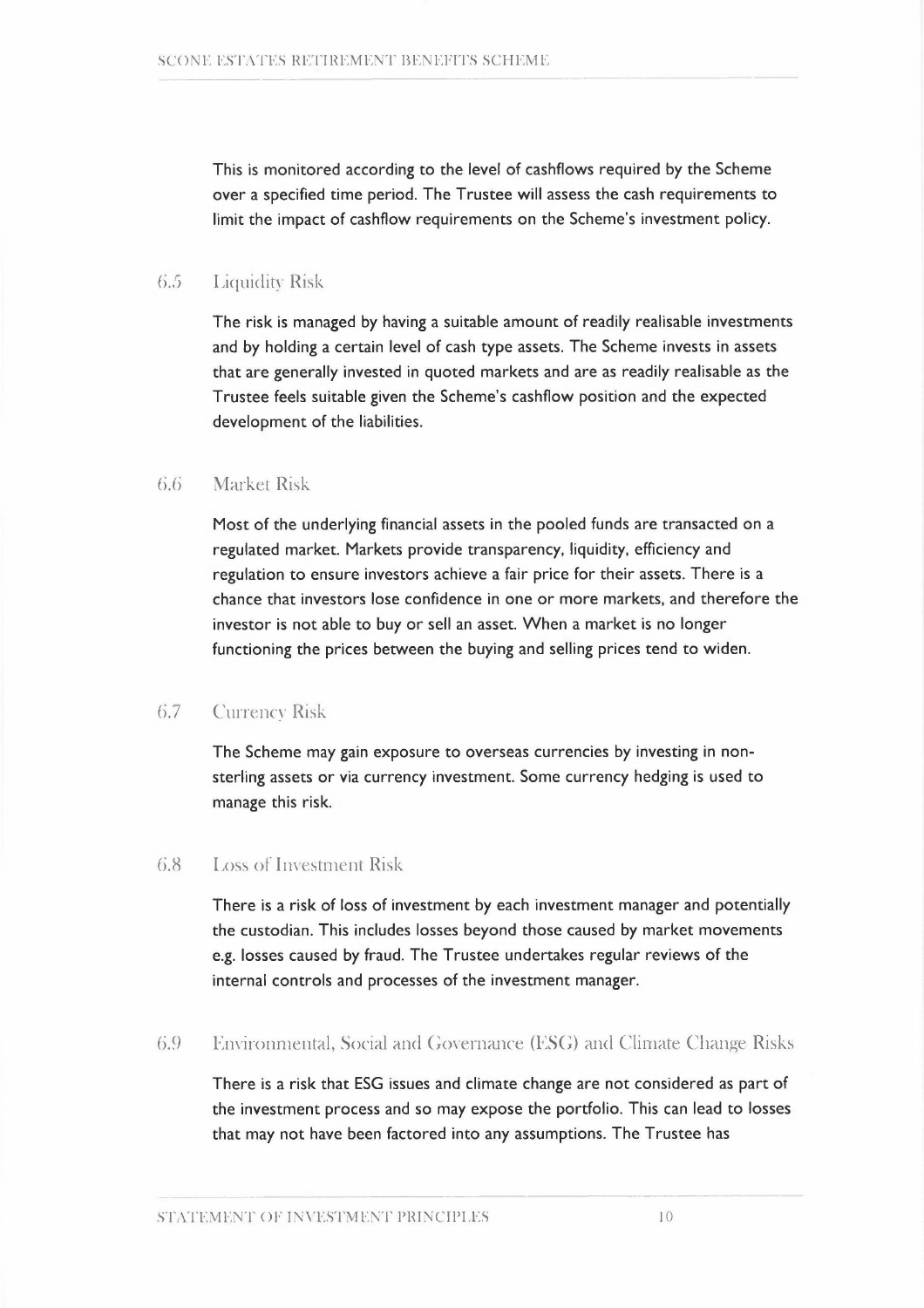considered ESG issues as part of the investment process but has made no explicit allowance for risks associated with climate change as it believes it is difficult to accurately quantify.

# 7. Compliance

The Trustee confirms that it has received and considered written advice from Mercer on the establishment and implementation of its investment strategy.

The Trustee confirms that it has consulted with the Sponsor regarding its strategy. Copies of this Statement and any subsequent amendments will be made available to the Sponsor, the investment managers, the Scheme Actuary and the Scheme auditor upon request.

The Trustee will review this Statement at least every three years. This will include a review of the suitability of the investment strategy on an ongoing basis and consideration of the continued suitability of the appointed investment managers.

|                 | SIGNED ON BEHALF OF THE TIME TEE OF THE SCHEME |
|-----------------|------------------------------------------------|
| <b>NAME</b>     |                                                |
| <b>POSITION</b> | DIRECTOR, MACROBERTS TRUSTEES LIMITED          |
| <b>DATE</b>     | I NOVEMBER 2019                                |